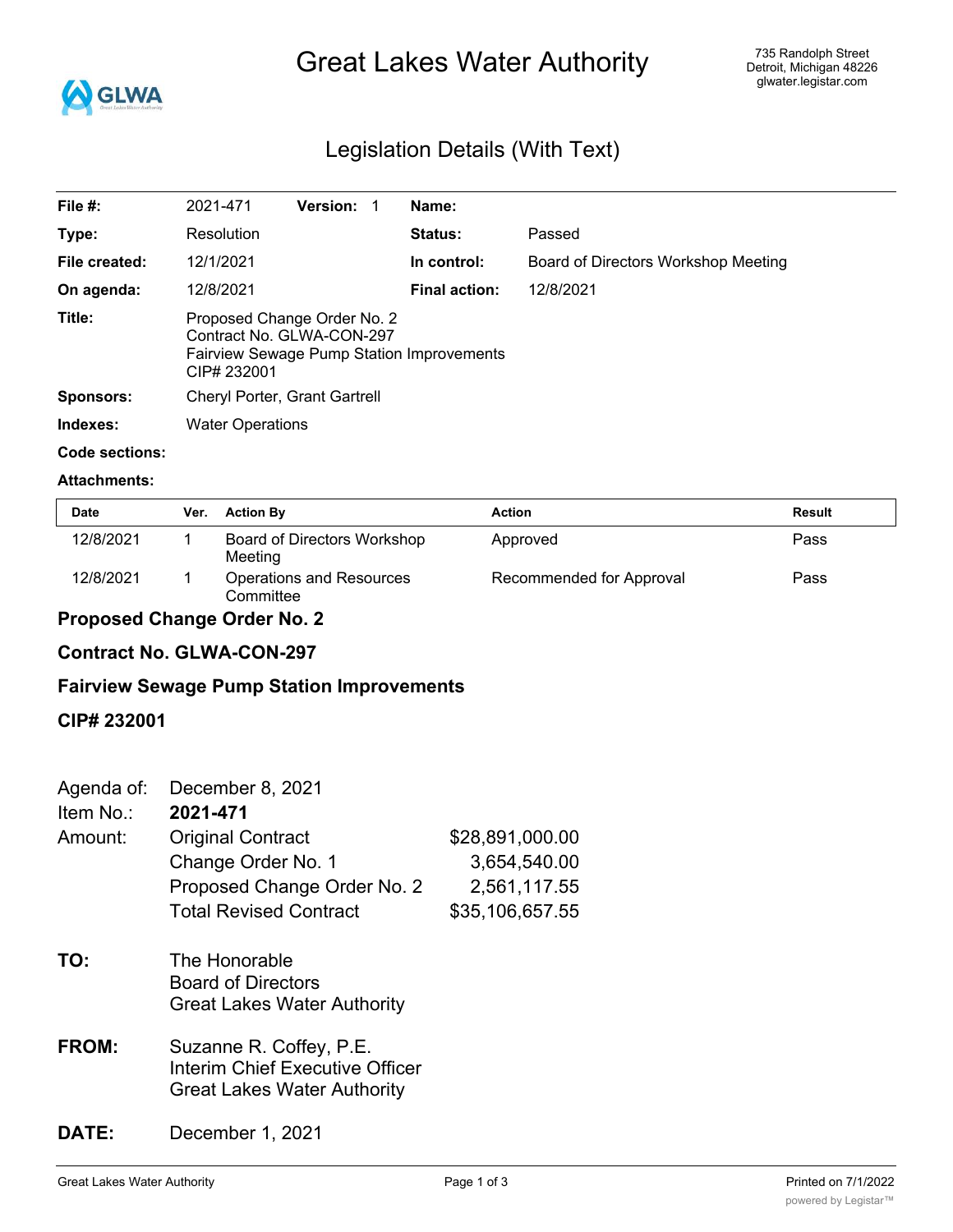### **RE: Proposed Change Order No. 2**

## **Contract No. GLWA-CON-297 Fairview Sewage Pump Station Improvements Vendor: Weiss Construction Co., LLC**

#### **MOTION**

Upon recommendation of Cheryl Porter, Chief Operating Officer - Water and Field Services, the Board of Directors (Board) of the Great Lakes Water Authority (GLWA), authorizes the Interim Chief Executive Officer (ICEO) to **enter into Contract No. GLWA-CON-297 Proposed Change Order No. 2 "Fairview Sewage Pump Station Improvements" with** Weiss Construction Co., LLC, at an increased cost of \$2,561,117.55 for a total cost not to exceed \$35,106,657.55, **and an increased duration of 135 days for a total duration of 1,309 days;** and authorizes the ICEO to take such other action as may be necessary to accomplish the intent of this vote.

#### **BACKGROUND**

Contract No. CON-297 is a construction contract that involves comprehensive improvements to the Fairview Sewage Pump Station. The construction work associated with this contract is nearly completed with all the new sewage pumping units having been installed and successfully placed into operation. The remaining work at the station generally involves completing improvements such as architectural, building mechanical, and control system integration work.

Additional work was required under the contract due to the regional flood events that occurred in June and July 2021. The provisional allowance was utilized for flood restoration work that required replacement of electrical cables for the raw sewage pumps, replacement of instrumentation including wiring, replacement of the fire alarm system, replacement of lighting, HVAC cleaning, facility cleanup, and disinfection. New work that is proposed to be added to this contract via this change order includes restoration of the station's operating flooring, rehabilitation of the south stop log chamber, outfall and inlet gate structure, and repaving Parkview Drive in the vicinity of the construction site. Furthermore, this proposed change order seeks to increase the provisional allowance amount in case additional necessary work is needed to complete the station improvements.

Lastly, this proposed change order requests that the contract time be extended to change the dates for substantial and final completion to April 29, 2022 and August 8, 2022, respectively. The additional contract time will afford the contractor enough time to complete all remaining and additional work requested in the proposed change order.

#### **JUSTIFICATION**

The flooding events that occurred in June and July of this year caused damage to the station that required restoration of replacement of electrical cables for the raw sewage pumps, replacement of instrumentation including wiring, replacement of the fire alarm system, replacement of lighting, HVAC cleaning, facility cleanup, and disinfection to the facility. After meeting with EGLE, it was determined additional work associated with the stop logs and outlet chamber is required for future emergency use. Additional structural work is required to the inlet gate chamber to allow the new gate to seal. This was found during the construction phase with the bypass pumping under this contract. Additionally, the adjacent road, Parkview Drive, has been heavily worn as part of this construction project and, therefore, should be repaved.

#### **PROJECT MANAGEMENT STATUS**

Original Contract Time 950 days (01/07/2019 - 08/13/2021)